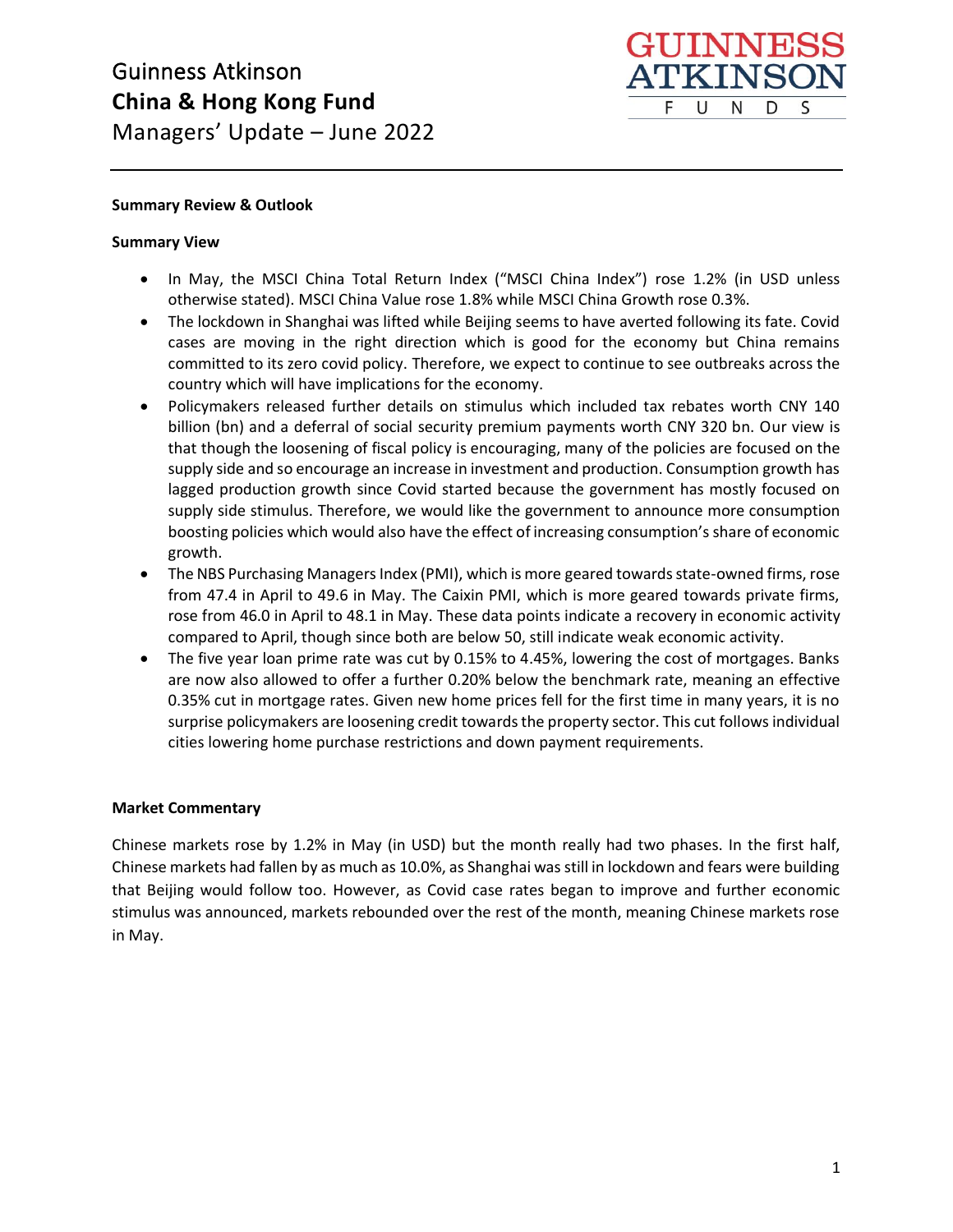



(Data from 04/30/22 to 05/31/22, returns in USD, source: Bloomberg, Guinness Atkinson calculations)

In May, value stocks performed better than growth stocks, as the MSCI China Value Index rose 1.8% while the Growth Index rose by 0.3%.



Growth vs Value in May 2022

(Data from 04/30/22 to 05/31/22, returns in USD, source: Bloomberg, Guinness Atkinson calculations)

The strongest sectors were Utilities, Energy and Information Technology. The weakest were Real Estate, Health Care and Communication Services. Within Energy, coal companies were strong due to rising coal prices for the export market. Real Estate names were soft as government support for the sector was weaker than expected.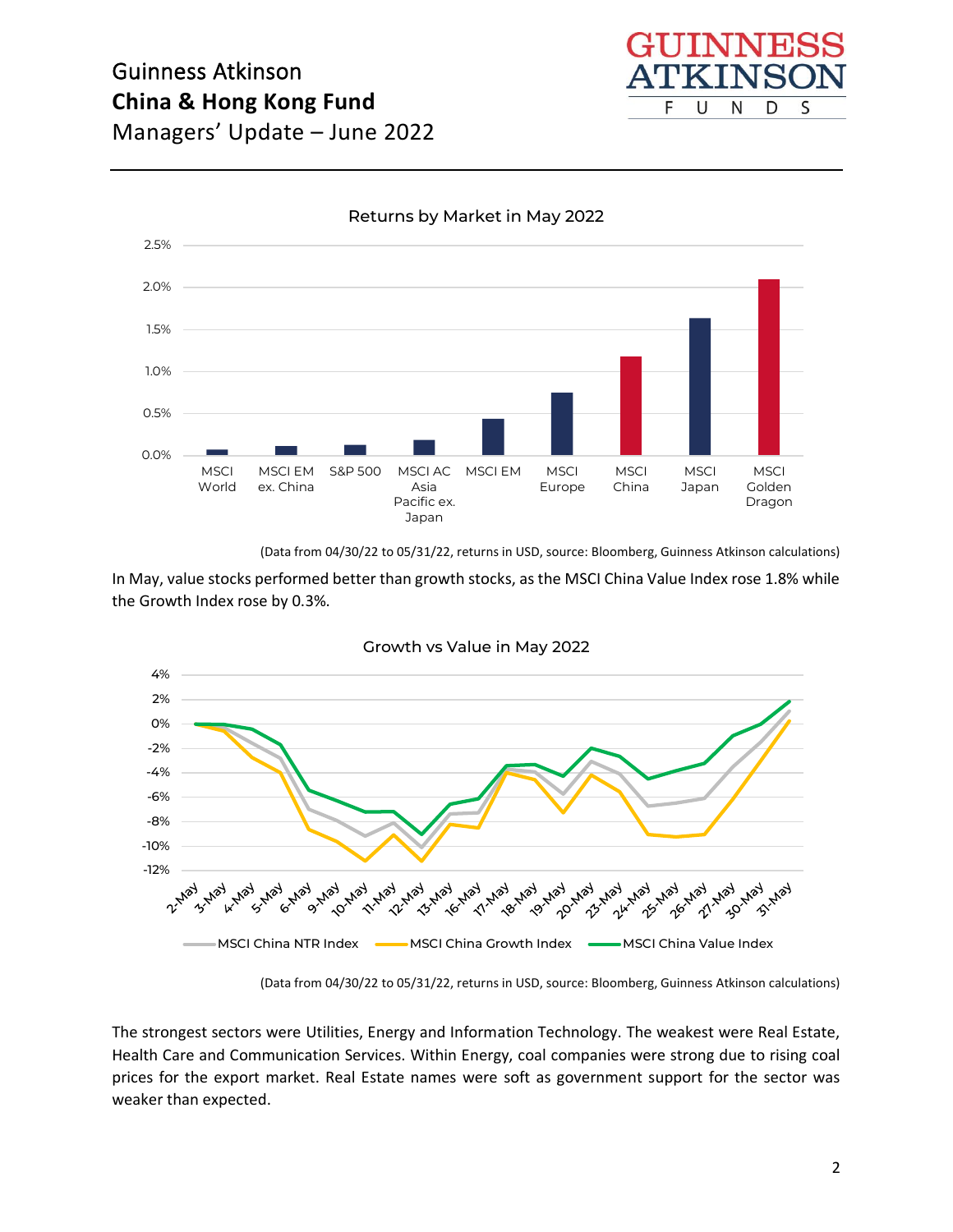



Returns by Sector for MSCI China in May

(Data from 04/30/22 to 05/31/22, returns in USD, source: Bloomberg, Guinness Atkinson calculations)

#### **Company Updates**

Geely is a well-known automobile manufacturer whose parent company also owns Volvo. Management do not expect production to reach capacity until the first week of June, mostly due to issues with its smaller suppliers. The company was expecting the government to cut the purchase tax for automobiles priced up to RMB 120k, but the government extended the tax cut to cars costing up to 300k. This was a positive surprise as it is likely to boost sales for a greater number of cars, leading to a rally in Geely's share price.

Despite the lockdowns, Inovance is still targeting revenue growth of 25-50% in 2022, with growth spread across the industrial automation, electric vehicle components and industrial robots segments. Management say demand in April and May was solid despite the macro headwinds as weakness from traditional sectors was offset by strength in renewable energy and advanced manufacturing clients. Like we saw with the first lockdown in 2020, Inovance is performing better than its foreign competitors in the Chinese market, as its better execution is leading to better delivery rates.

#### **Outlook**

As of early June, there has been an uptick in interest in Chinese stocks. A potential end to the probe into Didi (the Chinese equivalent of Uber), allowing the company to sign up new users, improved sentiment towards Chinese stocks. This was followed by the next batch of approval for video games, leading to a rally for the Internet stocks. The Fund's exposure to these rallies comes through e-commerce (Alibaba and JD.com), video games (Tencent and Netease) and search (Baidu).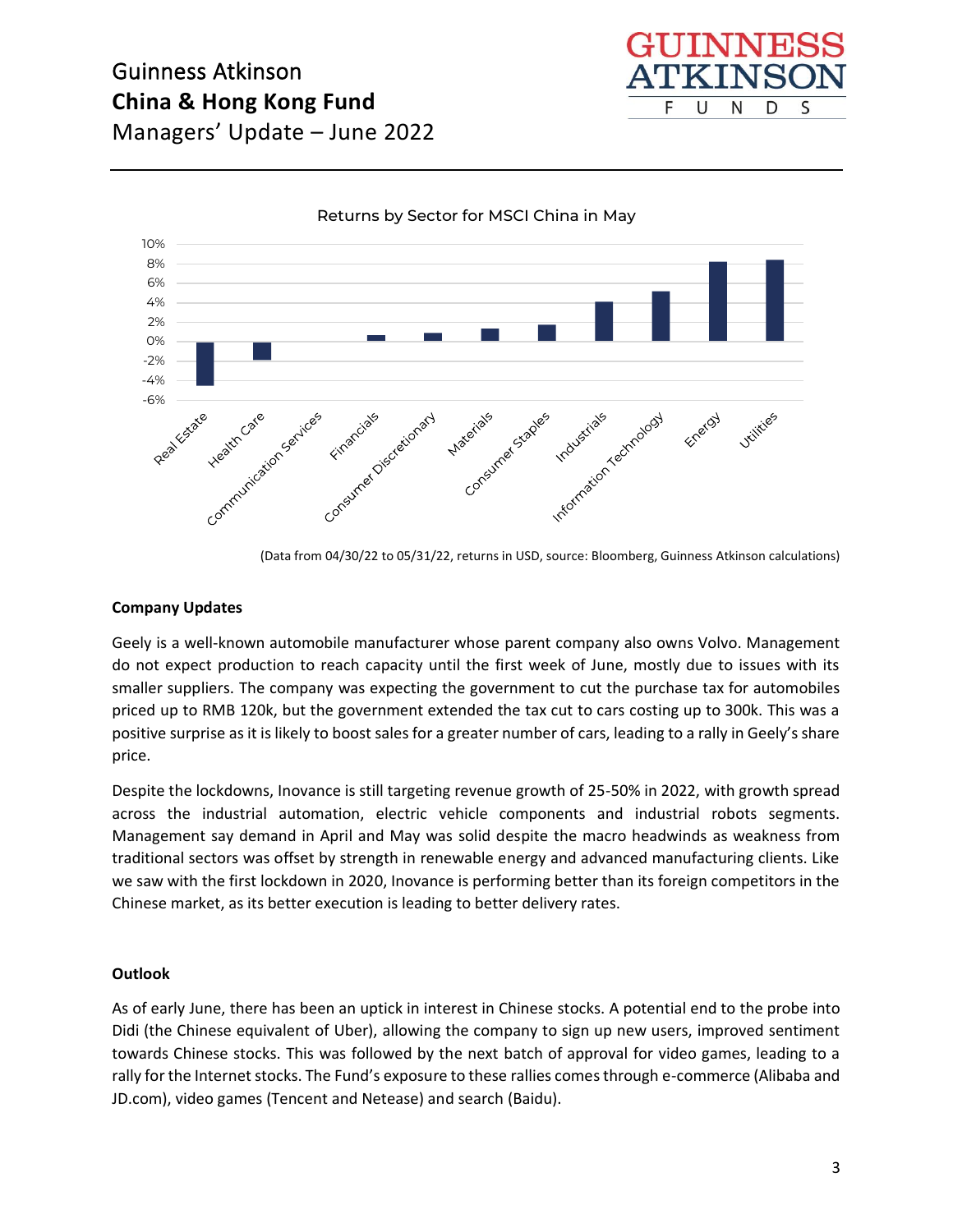

We think China remains attractive from an investment point of view, one of the reasons for which is the supportive risk reward ratio. The country trades on 11.2x on a one forward year price earnings ratio, which is one standard deviation below the average since 2015. One may fairly argue that China often trades at a discount to the US, so we also show MSCI China's historical discount to the S&P 500. It remains significant at 37%, levels which last persisted in late 2015/early 2016, which was a similarly bearish period for China. Expectations, in our view, are undemanding for Chinese equities and so positive surprises are likely to be well received.



MSCI China FY1 PER

(SD = Standard Deviation)(Data from 11/30/15 to 05/31/22, returns in USD, source: Bloomberg, Guinness Atkinson calculations)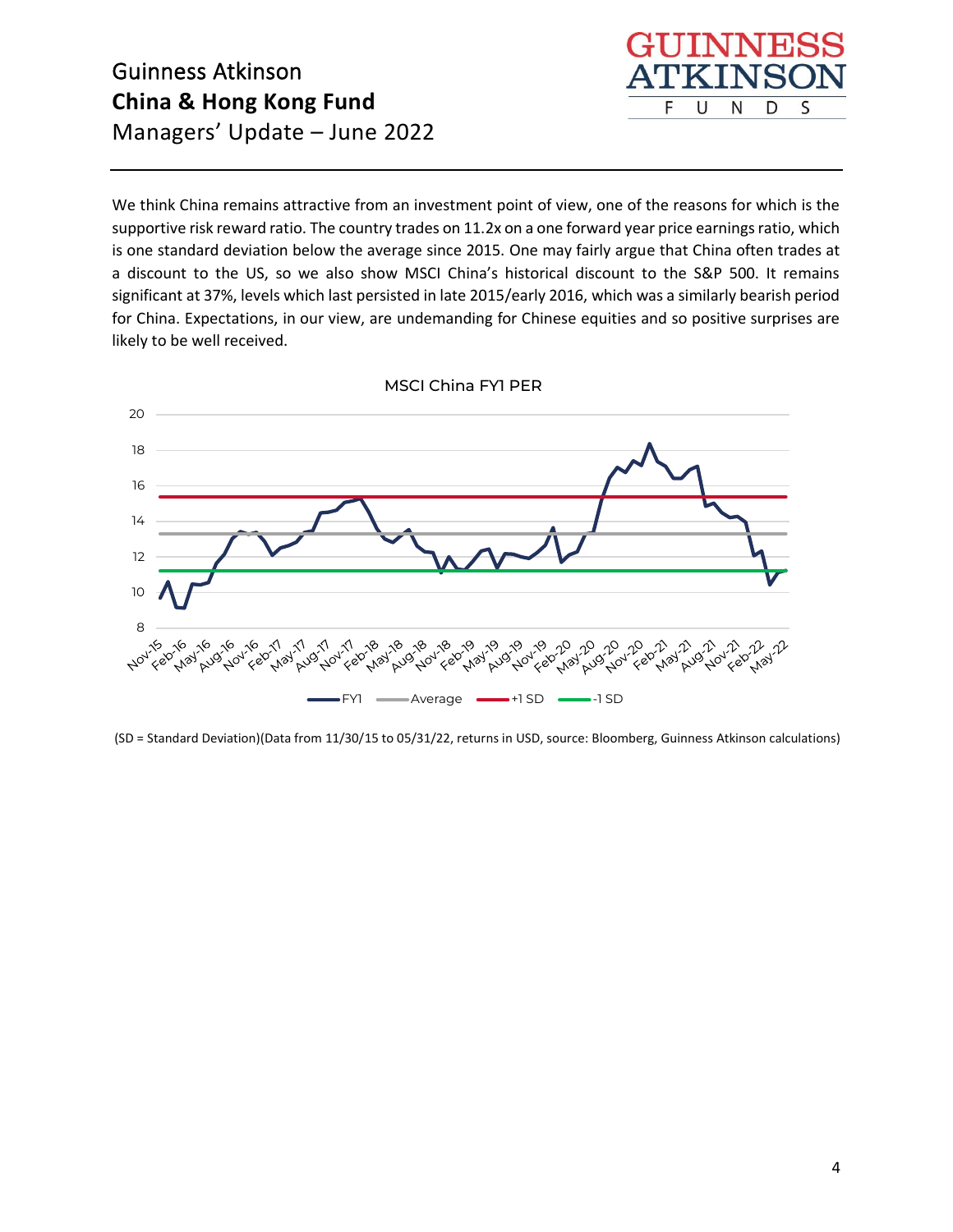# Guinness Atkinson **China & Hong Kong Fund**







(SD = Standard Deviation)(Data from 11/30/15 to 05/31/22, returns in USD, source: Bloomberg, Guinness Atkinson calculations)

Edmund Harriss (portfolio manager)

Sharukh Malik (portfolio manager)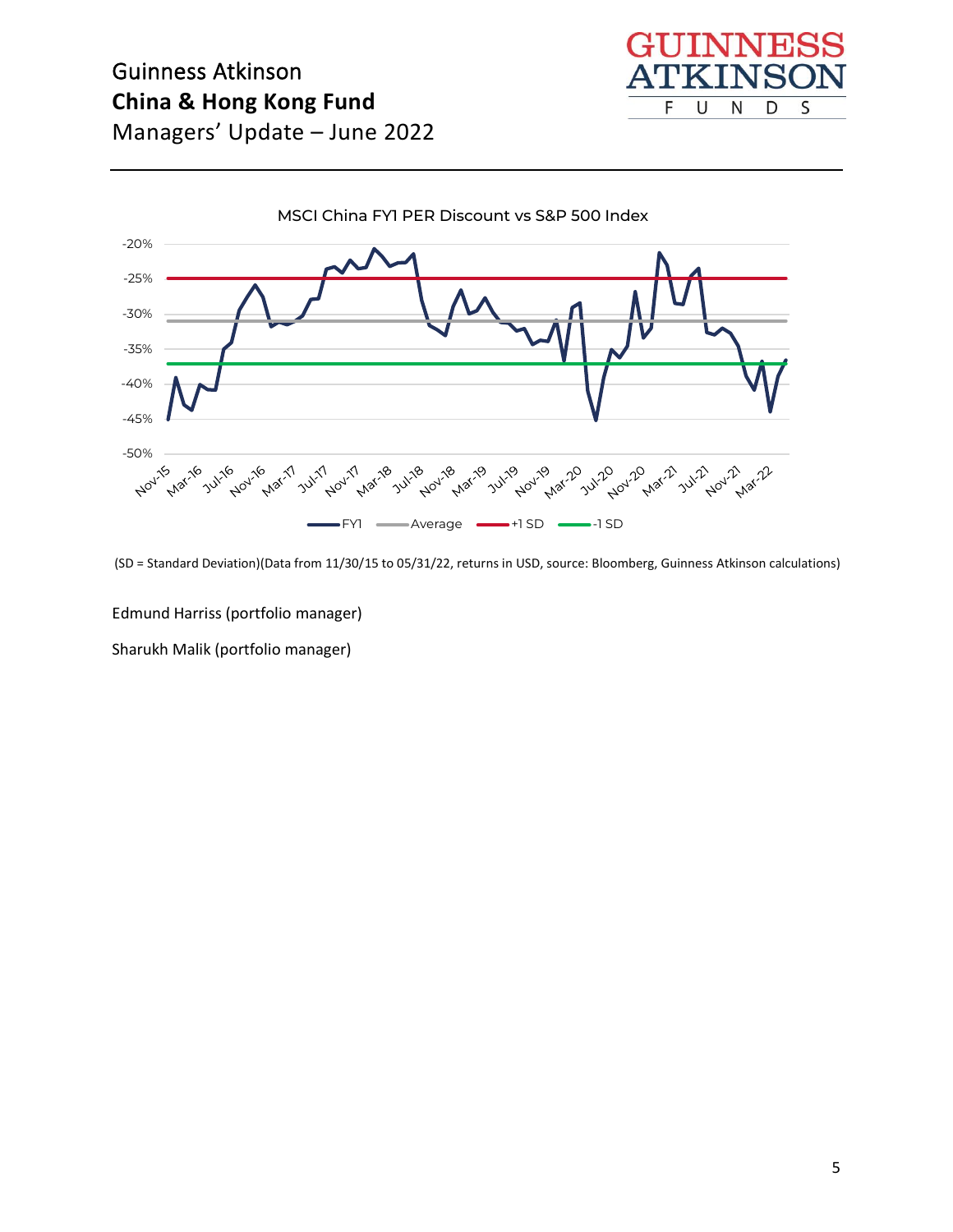

#### **Performance**

| As of 05/31/2022                                   | <b>YTD</b> | 1 Year    | 3 Year   | 5 Year | 10 Year |
|----------------------------------------------------|------------|-----------|----------|--------|---------|
| <b>China &amp; Hong Kong Fund</b><br>(ICHKX)       | $-16.66%$  | $-28.28%$ | 2.57%    | 2.83%  | 4.38%   |
| <b>Hang Seng Composite</b><br><b>Index TR</b>      | $-10.75%$  | $-28.47%$ | $-0.94%$ | 1.29%  | 5.44%   |
| <b>MSCI China Net Total</b><br><b>Return Index</b> | $-16.73%$  | $-35.92%$ | $-0.11%$ | 1.31%  | 5.03%   |

| As of 03/31/2022                                   | <b>YTD</b> | 1 Year    | 3 Year   | 5 Year | 10 Year |
|----------------------------------------------------|------------|-----------|----------|--------|---------|
| China & Hong Kong Fund<br>(ICHKX)                  | $-15.16%$  | $-25.13%$ | 0.31%    | 3.97%  | 3.58%   |
| <b>Hang Seng Composite</b><br><b>Index TR</b>      | $-8.83%$   | $-24.19%$ | $-2.49%$ | 2.88%  | 4.77%   |
| <b>MSCI China Net Total</b><br><b>Return Index</b> | $-14.19%$  | $-32.54%$ | $-3.01%$ | 3.51%  | 4.54%   |

All returns over 1 year annualized. *Source: Bloomberg, Guinness Atkinson Asset Management.*

Expense Ratio: 1.50%

*Performance data quoted represents past performance; past performance does not guarantee future results. The investment return and principal value of an investment will fluctuate so that an investor's shares, when redeemed, may be worth more or less than their original cost. Current performance of the Fund may be lower or higher than the performance quoted. Performance data shown is current to the most recent month and quarter end. To obtain performance as of the most recent month end, please visit www.gafunds.com or call 1-800-915-6565. Performance data does not reflect the 2% redemption fee for shares held less than 30 days and, if deducted the fee would reduce the performance noted.*

*The Fund's investment objectives, risks, charges and expenses must be considered carefully before investing. The statutory and summary prospectus contains this and other important information about the investment company, and it may be obtained by calling 800-915-6566 or visiting gafunds.com. Read it carefully before investing.*

**Investments in foreign securities involve greater volatility, political, economic and currency risks and differences in accounting methods. These risks are greater for emerging markets countries. The China and/or Hong Kong stock markets in which the Fund invests may experience periods of volatility and instability. These**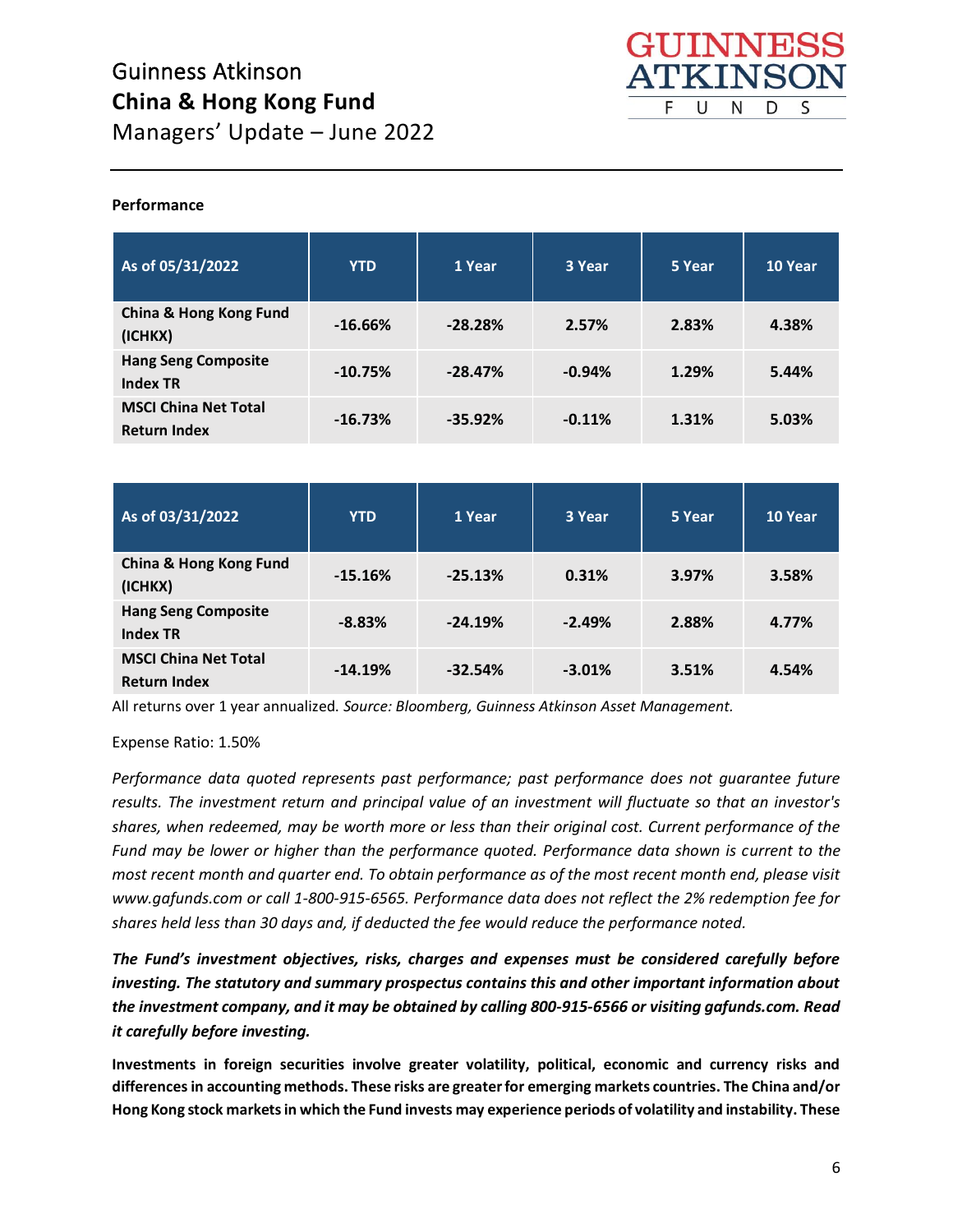

**fluctuations may cause a security to be worth less than it was at the time of purchase. Market risk applies to individual securities, a particular sector or the entire economy. China and/or Hong Kong stocks may fall out of favor with investors, the value of Chinese currencies may decline relative to the U.S. dollar and/or China or Hong Kong stock markets may decline generally. The Fund invests in invest in small-cap or mid-cap, which involve additional risks such as limited liquidity and greater volatility, than investments in larger companies.**

One cannot invest directly in an Index.

The Shanghai Shenzhen CSI 300 Index is a market capitalization-weighted stock market index designed to replicate the performance of the top 300 A-share stocks traded in the Shanghai and Shenzhen stock exchanges.

Hang Seng Composite Total Return Index is a market capitalization weighted index that monitors the performance of stocks listed in Hong Kong.

In China, the NBS Manufacturing Purchasing Manager Index measures the performance of the manufacturing sector and is derived from a survey of more large-scale, state-owned companies. The Manufacturing Purchasing Managers Index is based on five individual indexes with the following weights: New Orders (30%), Output (25%), Employment (20%), Suppliers' Delivery Times (15%) and Stock of Items Purchased (10%), with the Delivery Times index inverted so that it moves in a comparable direction.

The Caixin PMI measures the performance of the manufacturing sector and is derived from a survey of more private companies.

MSCI AC Asia Pacific ex Japan Index is free float-adjusted market capitalization weighted index that is designed to measure the equity market performance of countries in the Asia Pacific region.

MSCI Europe Index is a free float-adjusted market capitalization weighted index that is designed to measure the equity market performance of European markets.

MSCI EM Index is a free float-adjusted market capitalization weighted index that is designed to measure the equity market performance of Emerging markets in Asia, Europe, Middle East, Africa and Latin America.

MSCI EM ex China is the same as the MSCI Emerging Markets Index but excludes China.

MSCI China Index captures large and mid cap representation across China A shares, H shares, B shares, Red chips, P chips and foreign listings (e.g. ADRs). With 703 constituents, the index covers about 85% of this China equity universe.

The MSCI China A Index captures large and mid-cap representation across China securities listed on the Shanghai and Shenzhen exchanges. The index covers only those securities that are accessible through "Stock Connect".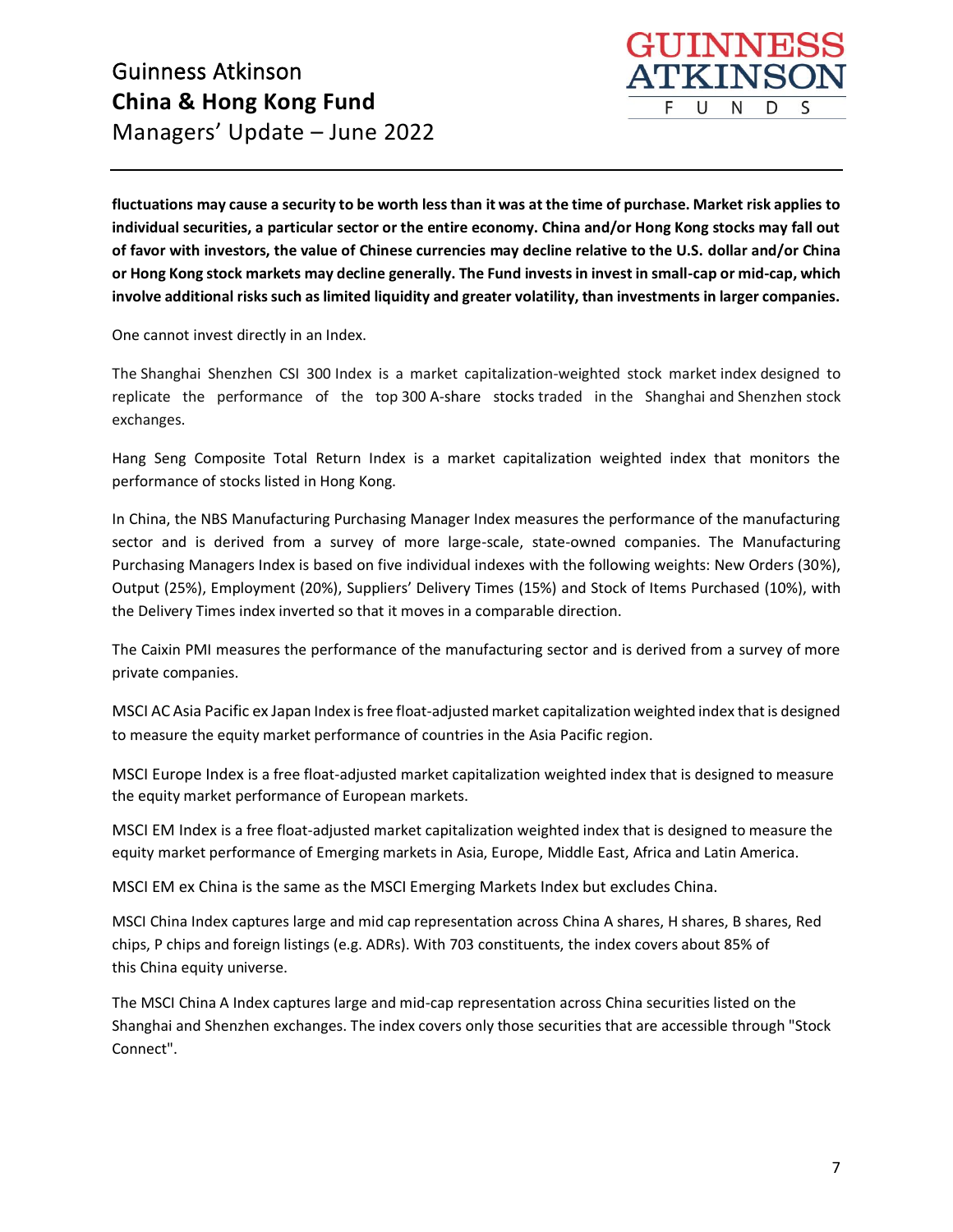

MSCI Hong Kong Index is a capital weighted stock index designed to measure the performance of the large and mid cap segments of the Hong Kong market. It has 48 constituents and covers approximately 85% of the free float-adjusted market capitalization of Hong Kong equity stocks.

MSCI Golden Dragon is a composite of the MSCI China, Hong Kong and Taiwan Indices which are free float-adjusted market capitalization weighted indices that is designed to measure the equity market performance of the respective markets.

MSCI Japan Index is a free float-adjusted market capitalization weighted index that is designed to measure the equity market performance of the Japanese market.

MSCI World Index is a free float-adjusted market capitalization weighted index that is designed to measure the equity market performance of developed markets.   

MSCI China Growth Index captures large and mid cap securities exhibiting overall growth style characteristics across the Chinese equity markets.

MSCI China Value Index captures large and mid cap Chinese securities exhibiting overall value style characteristics. The value investment style characteristics for index construction are defined using three variables: book value to price, 12-month forward earnings to price, and dividend yield.

S&P 500 Index is a market-capitalization-weighted index of leading publicly traded companies in the U.S.

Price/Earnings ratio (P/E) is an equity valuation multiple. It is defined as market price per share divided by annual earnings per share

Discounted cashflow measures future cashflows in terms of today's value using discount rates.

Standard deviation (SD) is a statistic that measures the dispersion of a dataset relative to its average.

The Required Reserve Ratio (RRR) is how much of a bank's capital that must be kept as reserves.

Opinions expressed are subject to change, are not a guarantee and should not be considered investment advice. Past performance is not indicative of future results.

Top Fund Holdings as of 5/31/2022:

| $\mathbf{1}$ . | NetEase Inc - ADR                     | 4.80% |
|----------------|---------------------------------------|-------|
| 2.             | China Overseas Land & Investments Ltd | 4.24% |
| 3.             | NARI Technology Co Ltd                | 4.18% |
| 4.             | AIA Group Ltd                         | 3.89% |
| 5.             | Xinyi Solar Holdings Ltd              | 3.84% |
| 6.             | JD.com Inc.                           | 3.78% |
| 7.             | Baidu Inc                             | 3.64% |
| 8.             | China Medical System Holdings Ltd     | 3.59% |
| 9.             | Shenzhou International                | 3.59% |